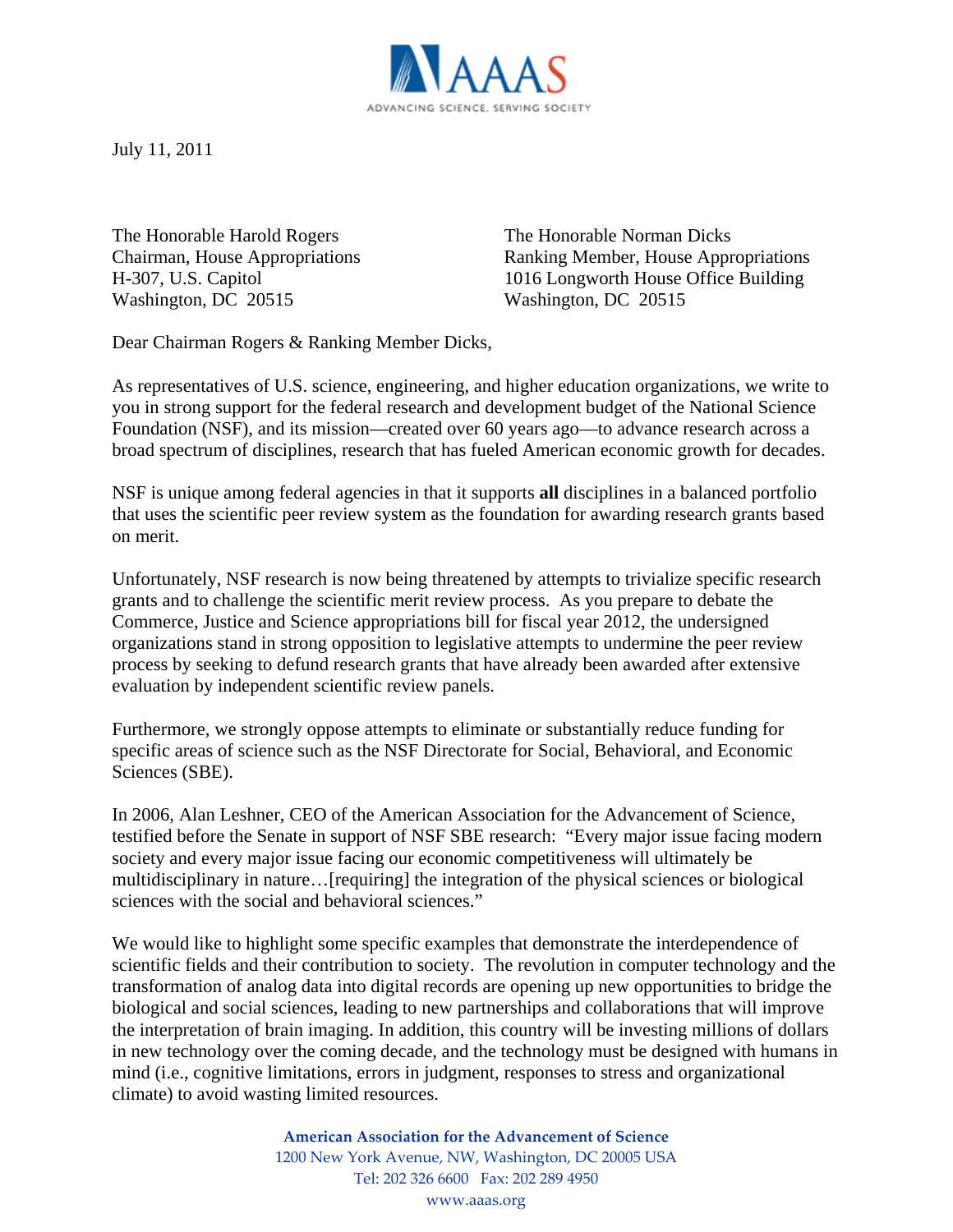Furthermore, social scientists, working with computer scientists, have developed Geographical Information Systems (GIS). As an example of technology transfer, this in turn created a multibillion dollar GIS industry. The research supported in the mid-1980s at the NSF-funded National Center for Geographic Information and Analysis (NCGIA) has been applied by states, counties, and localities for many purposes, from urban planning to disaster response, evidenced in New York City during the September 11, 2001, attacks and the creation of thousands of maps to assist in the aftermath. Simply put, we need all scientists and scientific disciplines working alone and together — to advance our knowledge base.

We recognize the challenge that our nation faces in addressing the deficit and revitalizing our national economy; however, defunding specific grants or eliminating entire sets of disciplines, such as those represented by the SBE program, sets a dangerous precedent that, in the end, will inhibit scientific progress and our international competitiveness. Congress must exercise its oversight responsibilities, but second-guessing the scientific process could have a chilling effect on scientists and young people considering a future in science. The country cannot afford to lose the incredible talent, experience, and energies of its scientists, regardless of their discipline.

The undersigned organizations urge you to protect the integrity of the scientific enterprise by ensuring that the NSF and its independent scientific panels determine where the best scientific opportunities are and how to absorb any potential reductions to its budget. Allocating federal investments competitively through scientific merit review is the very process that has led this country to be the world leader in science. We encourage you to provide Congressional oversight by protecting that process rather than allowing others to threaten a critical contributor to our innovative spirit and knowledge base.

Sincerely,

Alliance for Science & Technology Research in America American Academy of Environmental Engineers American Association for Public Opinion Research American Association for the Advancement of Science American Association of Anatomists American Association of Physics Teachers American Biological Safety Association American Chemical Society American Economic Association American Educational Research Association American Historical Association American Institute of Biological Sciences American Mathematical Society American Physical Society American Physiological Society American Political Science Association American Psychological Association American Society for Biochemistry and Molecular Biology American Society for Engineering Education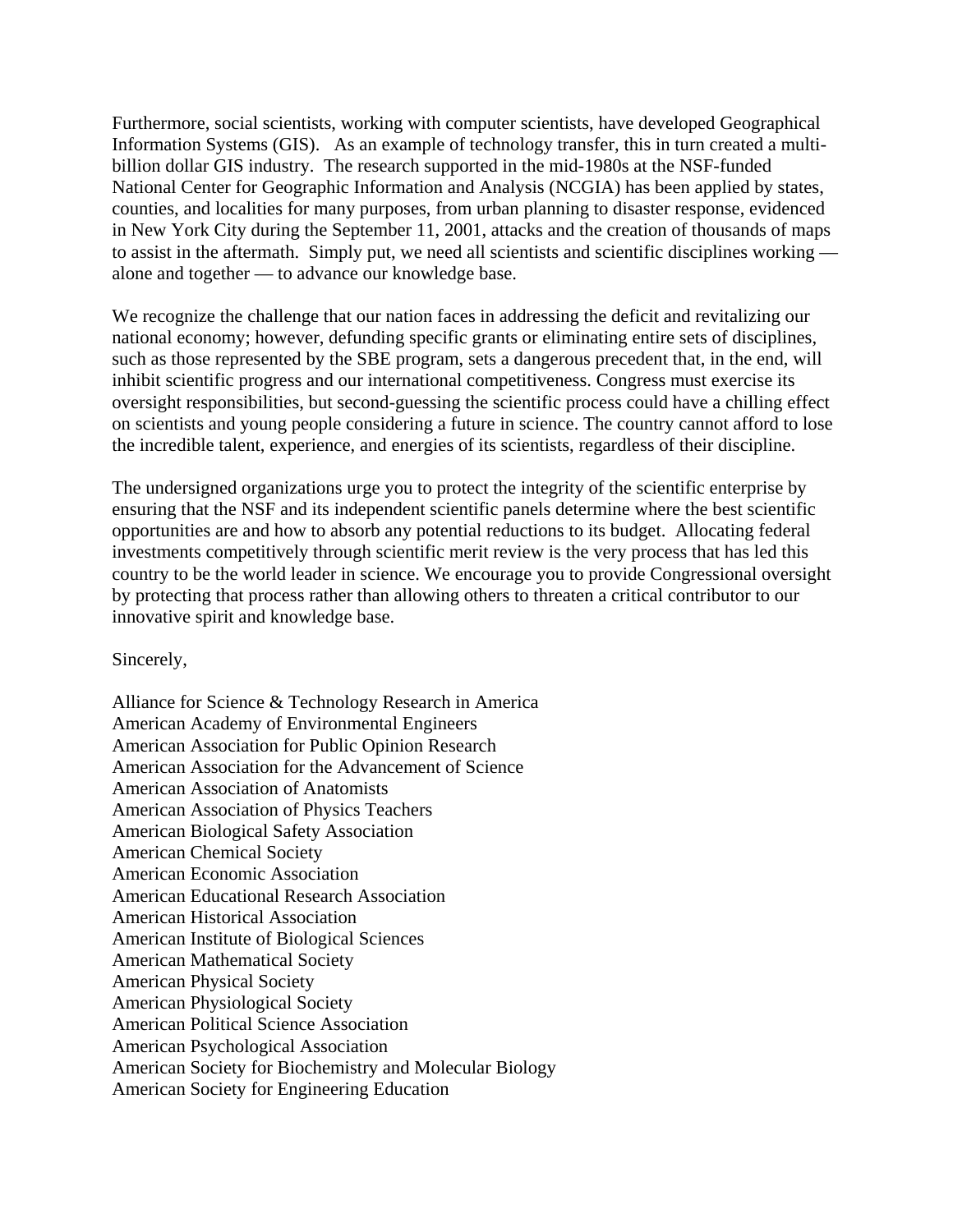American Society of Agronomy American Society of Civil Engineers American Society of Plumbing Engineers American Sociological Association American Speech-Language-Hearing Association (ASHA) American Statistical Association APMI International Arctic Research Consortium of the U.S. Arizona State University Association for Applied Psychophysiology and Biofeedback (AAPB) Association for Psychological Science Association for the Sciences of Limnology and Oceanography Association for Women in Mathematics Association for Women in Science (AWIS) Association of American Geographers Association of American Medical Colleges Association of American Universities Association of Independent Research Institutes (AIRI) Association of Population Centers Association of Public and Land-grant Universities Association of Research Libraries Behavior Genetics Association Binghamton University, State University of New York Biophysical Society Brown University Cognitive Science Society Columbia University Computing Research Association Consortium of Social Science Associations Consortium of Universities for the Advancement of Hydrologic Science Council of Environmental Deans and Directors Council on Undergraduate Research Crop Science Society of America Duke University Ecological Society of America Economic History Association Federation of Associations in Behavioral and Brain Sciences Florida State University Geochemical Society Geological Society of America Georgia Institute of Technology History of Science Society Human Factors and Ergonomics Society Indiana University Institute of Food Technologists International Society for Developmental Psychobiology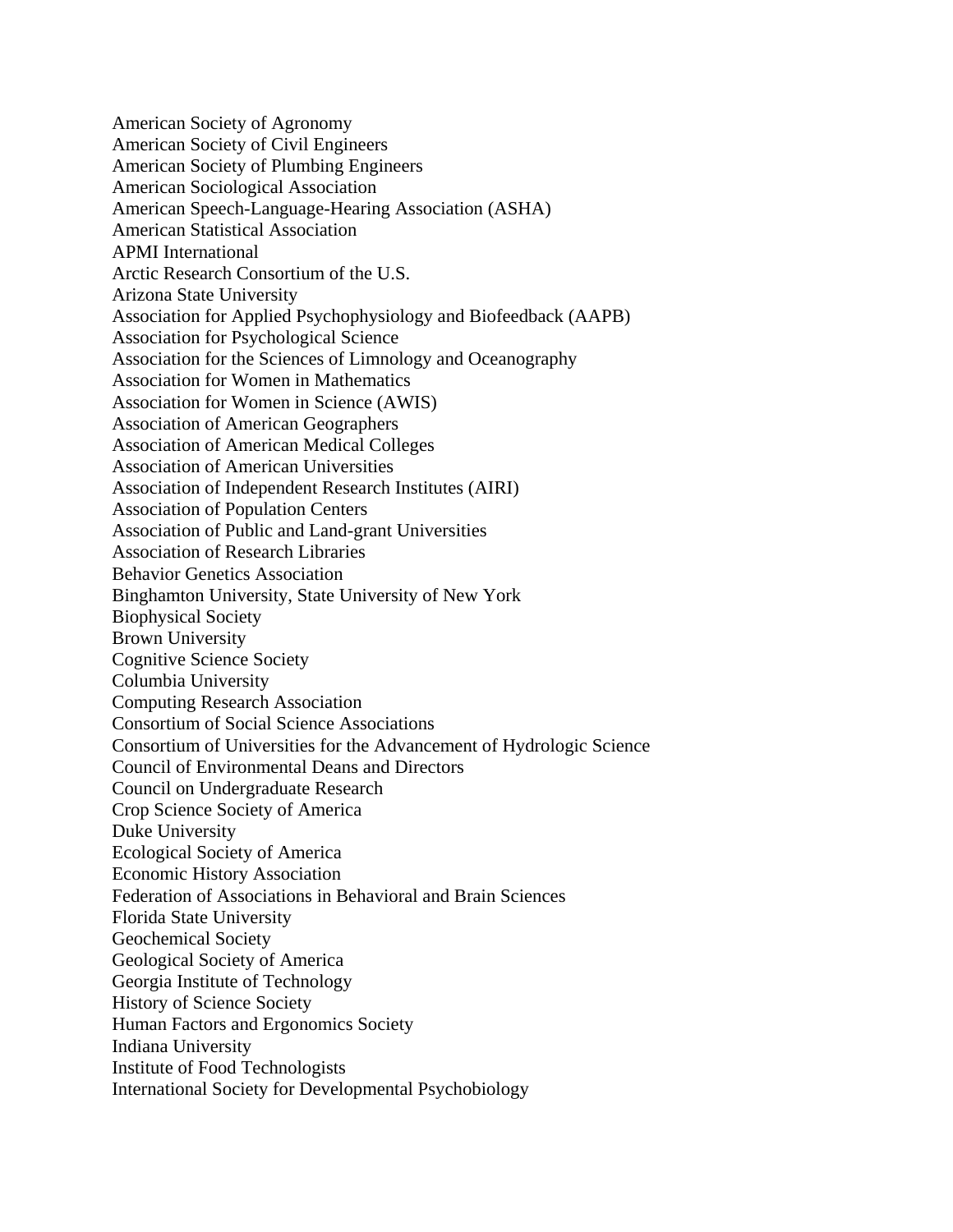Law and Society Association LEARN Coalition Linguistic Society of America Massachusetts Institute of Technology Massachusetts Neuropsychological Society Materials Research Society Mathematical Association of America Michigan State University Midwest Political Science Association NAFSA: Association of International Educators National Academy of Neuropsychology National Center for Women & Informational Technology (NCWIT) National Communication Association National Council for Science and the Environment National Ecological Observatory Network (NEON) National Opinion Research Center (NORC) Natural Science Collections Alliance New York University North American Regional Science Council North Carolina State University Northern Illinois University Oregon State University Ornithological Council Penn State University Population Association of America Psychonomic Society Rensselaer Polytechnic Institute Research!America Rural Sociological Society Rutgers, The State University of New Jersey Social Science Research Council Society for Anthropological Sciences Society for Behavioral Neuroendocrinology Society for Computers in Psychology (SCiP) Society for Industrial and Applied Mathematics Society for Judgment and Decision Making Society for Mathematical Psychology Society for Neuroscience Society for Personality and Social Psychology Society for Psychophysiological Research (SPR) Society for Research in Child Development Society for the Psychological Study of Social Issues Society of Experimental Social Psychology Society of Industrial and Organizational Psychology Society of Multivariate Experimental Psychology Soil Science Society of America